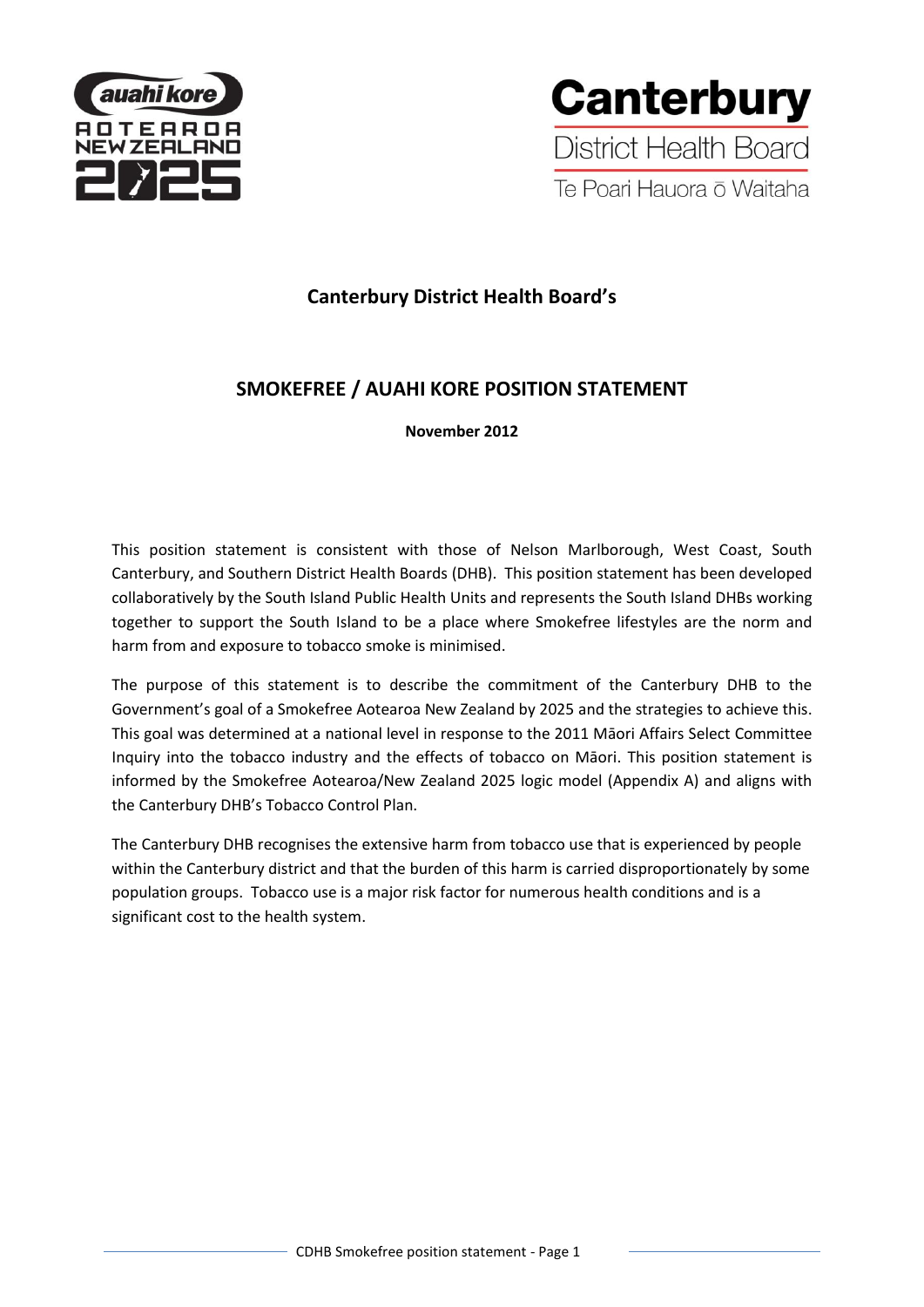# **CANTERBURY DHB POSITION**

- Canterbury DHB supports the Government's goal of achieving a Smokefree Aotearoa New Zealand by 2025.
- Canterbury DHB aims to reduce the tobacco-related harm experienced by people within the Canterbury district by actively focussing on these outcomes:
	- Protect children from exposure to tobacco  $\bullet$
	- Reduce the demand for and supply of tobacco, and
	- Increase successful quitting.

## **CANTERBURY DHB STRATEGIES**

1

- Provide leadership and facilitate effective implementation of evidence-based strategies to  $\bullet$ support local populations to be Smokefree.
- Support and prioritise initiatives that address health inequalities by reducing smoking prevalence in Māori communities, and other priority populations including: Pacific People, pregnant women and their whānau, children, mental health consumers, rural populations and economically disadvantaged people.
- Work towards achieving the health target 'Better Help for Smokers to Quit' in primary and  $\bullet$ secondary care by implementing the ABC Strategy<sup>1</sup> for Smoking Cessation.
- Be a Smokefree role model in the community by reducing smoking initiation, supporting people to quit smoking and providing a Smokefree environment.
- Support the development of strong relationships with other community organisations to achieve the Smokefree Aotearoa 2025 goal.
- Develop and implement local solutions to achieve these strategies through its Tobacco Control Plan.

<sup>&</sup>lt;sup>1</sup> The New Zealand Smoking Cessation Guidelines (Ministry of Health 2007) recommend that all health care workers use the three step ABC tool. The first step is to **A**sk about smoking status, then give **B**rief advice to stop smoking and finally to provide evidence-based **C**essation support or referral to a smoking cessation service.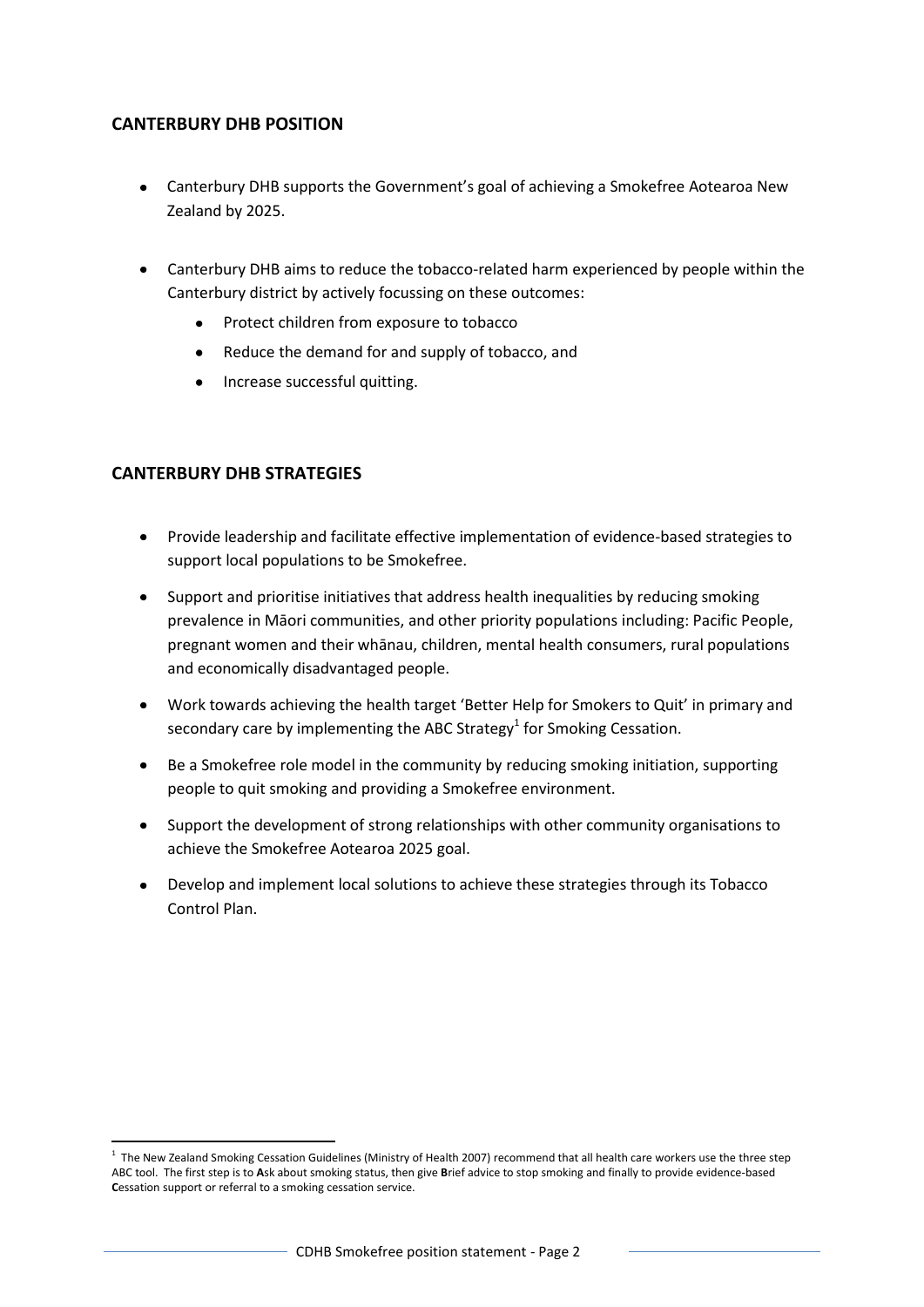### **SUPPORTING EVIDENCE**

#### **Preamble**

The harmful effects of smoking on health are well documented. Smoking has been identified as a cause of a wide range of diseases and other adverse health effects. These include a range of cancers and cardiovascular diseases, respiratory diseases, fetal deaths and stillbirths, pregnancy complications and other reproductive effects, cataracts, peptic ulcer disease, low bone density and fractures and diminished health status and morbidity (Doll et al 2004; US Surgeon General 2004). In New Zealand smoking is a primary risk factor in one in four of all cancer deaths (Smoke Free Coalition/Te Ohu Auahi Kore undated). Quitting smoking has immediate and long term benefits, even for those who quit late in life (US National Cancer Institute 2011).

Environmental tobacco smoke (passive smoking or second hand smoke) is also well established as having adverse health effects. It increases the risk and frequency of serious respiratory problems in children, such as asthma attacks, lower respiratory tract infections, and increases middle ear infections. Inhaling second-hand smoke may cause lung cancer and coronary heart disease in nonsmoking adults (US Surgeon General 2006). New Zealand studies of never smokers living with smokers showed that they had an excess risk of mortality from heart disease and cerebrovascular disease (Hill et al 2004). According to the Smokefree Coalition around 350 New Zealanders die from the effects of others' smoking each year (Smokefree Coalition/Te Ohu Auahi Kore undated). Exposure to second hand smoke is a public health hazard that can be prevented by making homes, workplaces, vehicles and public places completely Smoke free (US Surgeon General 2006).

#### **Smoking in New Zealand**

 $\overline{\phantom{a}}$ 

- In 2009 smoking data in New Zealand showed that one in five (21%) adults aged 15-64 years were current smokers, with 19.2% of adults smoking daily (Ministry of Health 2010). A current smoker is someone who has smoked more than 100 cigarettes in their lifetime and at the time of the survey was smoking at least once a month (World Health Organisation 1998).
- Smoking rates in New Zealand continue to decline. The age-standardised prevalence of current smoking in 15-64 year olds fell significantly between 2006 (24.4%) and 2009 (21.8%). There was no difference in the age-standardised prevalence of current smoking between males and females (Ministry of Health 2010).
- Table 1 shows that the prevalence of regular smokers in the South Island DHBs' area is highest in the West Coast DHB area and lowest in the Canterbury DHB area.<sup>2</sup>

<sup>&</sup>lt;sup>2</sup> Anecdotal evidence suggests that smoking rates may have increased in Canterbury following the earthquakes.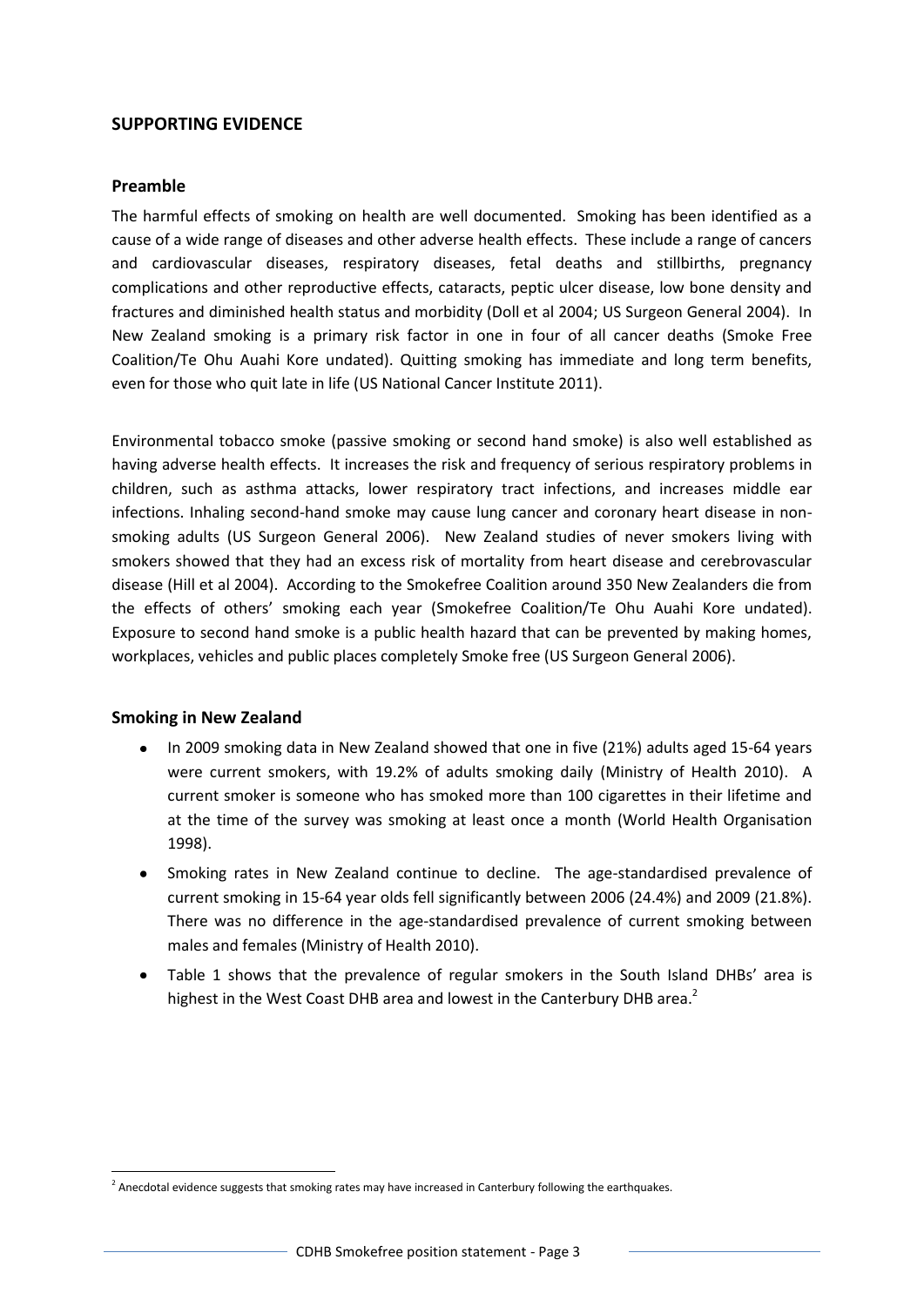| Table 1. Smoking prevalence by South Island District Health Board area, 15+ years (Statistics |  |
|-----------------------------------------------------------------------------------------------|--|
| New Zealand $2006$ <sup>3</sup>                                                               |  |

|                                     | <b>Nelson</b>                         | <b>West Coast</b>      |                 | Canterbury                           |                                              | South                                       | Southern DHB area   |  | <b>NZ</b> |
|-------------------------------------|---------------------------------------|------------------------|-----------------|--------------------------------------|----------------------------------------------|---------------------------------------------|---------------------|--|-----------|
|                                     | Marlborough<br><b>DHB</b> area<br>(%) | <b>DHB</b> area<br>(%) | DHB area<br>(%) | Canterbury<br><b>DHB</b> area<br>(%) | <b>Southern</b><br><b>DHB - Otago</b><br>(%) | <b>Southern</b><br>DHB-<br>Southland<br>(%) | <b>Total</b><br>(%) |  |           |
| Prevalence<br>of regular<br>smokers | 19.3                                  | 25.7                   | 18.8            | 21.2                                 | 19.4                                         | 23.8                                        | 20.7                |  |           |

### **Smoking related disparity and health outcomes**

Māori in all age groups had higher smoking prevalence than non-Māori (Ministry of Health  $\bullet$ 2011a). Ethnicity data in Table 2 show that the prevalence of smoking amongst Māori is double that of the rest of the population (Ministry of Health 2010).

**Table 2.** Prevalence of current smokers by ethnicity and sex, 15-64 years, 2009 (Ministry of Health 2010)

|                | <b>Male</b><br>(%) | Female<br>(%) |
|----------------|--------------------|---------------|
| <b>Mäori</b>   | 40.2               | 49.3          |
| <b>Pacific</b> | 32.3               | 28.5          |
| European/other | 20.6               | 18.9          |
| Asian          | 16.3               | 4.4           |

- Smoking related disease is a major cause of health inequality. Health outcomes include a higher incidence of cancer, cardiovascular and respiratory disease and lower life expectancy for Māori compared to the rest of the population (Ministry of Health 2011b; Ministry of Health 2011c).
- The burden of tobacco related harm is experienced disproportionately by some population groups within the Canterbury district. Smoking prevalence is higher for Māori, Pacific and those living in more deprived areas (Ministry of Health 2010). These priority populations have higher rates of smoking during pregnancy, which poses various health risks to the develop foetus, infant and mother (Alliston 2005).

 $\overline{\phantom{a}}$  $3$  These figures were taken from the last census (2006) at which time Otago and Southland DHB were separate entities.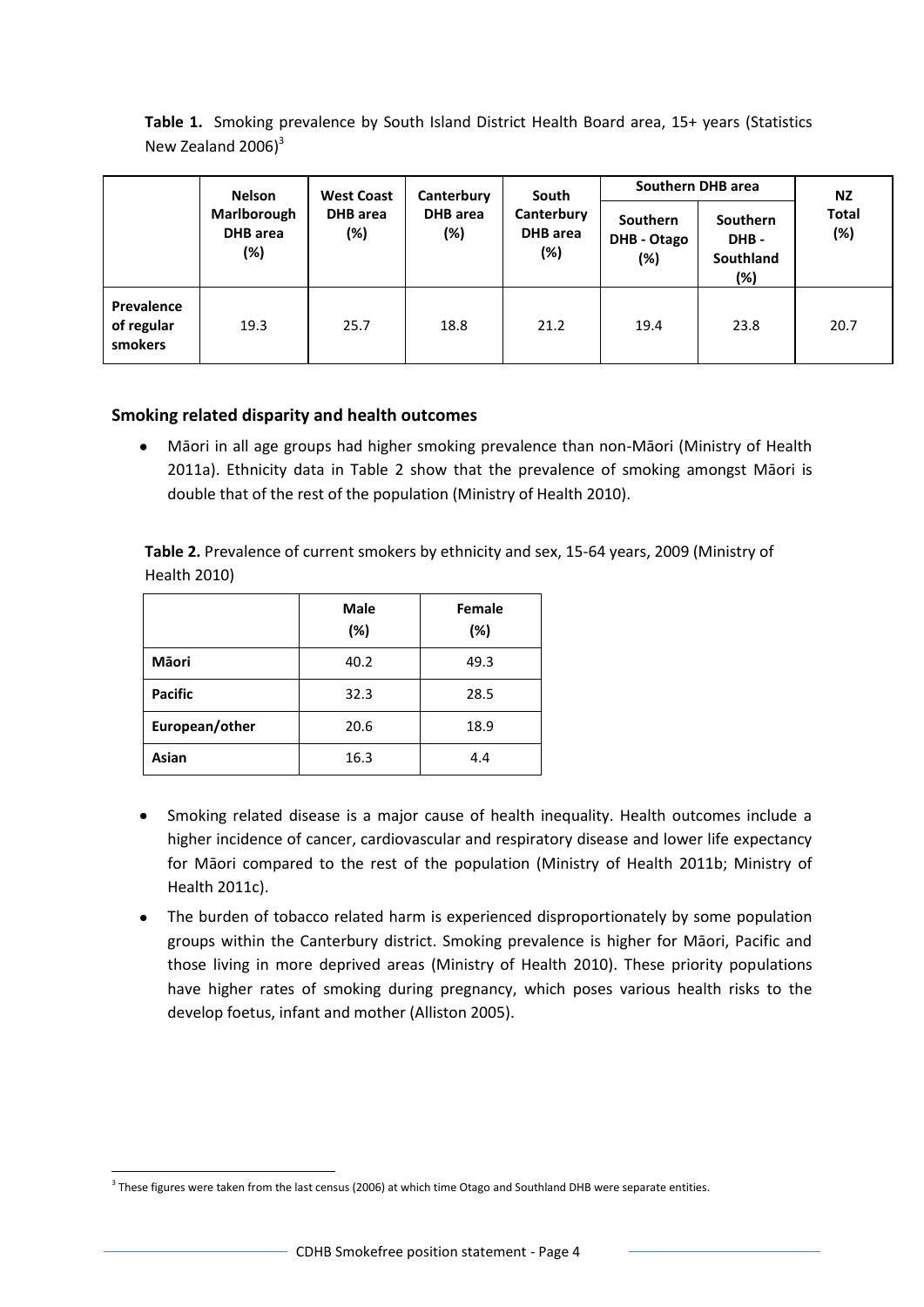### **Smoking cessation**

- The Ministry of Health is committed to a Smokefree New Zealand and has developed the ABC strategy for smoking cessation which is being rolled out in all DHBs. This strategy is supported by the setting of a national health target, 'Better Help for Smokers to Quit'. The 2012/13 target is 95% of patients who smoke and are seen by a health practitioner in a public hospital and 90% of patients who smoke and are seen by a health practitioner in primary care are offered brief advice and support to quit smoking. Within the target a specialised identified group will include progress towards 90% of pregnant women who identify as smoking at the time of confirmation of pregnancy in general practice or booking with a Lead Maternity Carer are offered advice and support to quit (Ministry of Health 2011d).
- Evidence suggests that providing brief advice, particularly by a doctor, significantly increases the rate of quitting (Stead et al 2008) and long term quitting success (Ministry of Health 2011d). The proportion of successful quit attempts is increased by the provision of effective cessation support, such as medications, including Nicotine Replacement Therapy (NRT), and multi-session support including telephone or face-to-face support (Ministry of Health 2011d; Ministry of Health 2007).
- Research shows that one in every 40 smokers will make a quit attempt simply as a result of receiving brief advice (Ministry of Health 2011e).
- Table 3 shows South Island DHBs' secondary care results for the last quarter.

**Table 3.** Quarter Four (April-June 2012) results for 'Better help for smokers to quit' health target by DHB for secondary care (Ministry of Health 2012)

|                                                      | South<br>Canterbury<br><b>DHB</b> | <b>Nelson</b><br>Marlborough<br><b>DHB</b> | <b>West Coast</b><br><b>DHB</b> | Southern<br><b>DHB</b> | Canterbury<br><b>DHB</b> |
|------------------------------------------------------|-----------------------------------|--------------------------------------------|---------------------------------|------------------------|--------------------------|
| % of hospitalised<br>smokers given<br>advice to quit | 96                                | 96                                         | 90                              | 96                     | 90                       |
| <b>Ranking</b><br>(out of 20 DHBs)                   | 9                                 | 8                                          | 18                              | 7                      | 16                       |

# **Smokefree workplaces**

Workplace Smokefree policies reduce business costs associated with tobacco consumption. These include absenteeism, lost productivity, time spent on breaks, increased building, health and life insurance costs, potential legal costs and cleaning and maintenance costs (IARC 2009). Introducing workplace Smokefree polices reduces tobacco consumption and smoking prevalence within the affected workforce (Edwards et al undated). For instance, smokers have fewer opportunities to smoke, which reduces levels of consumption and encourages quit attempts (IARC 2009). Cessation support should be provided to support employees who smoke to quit.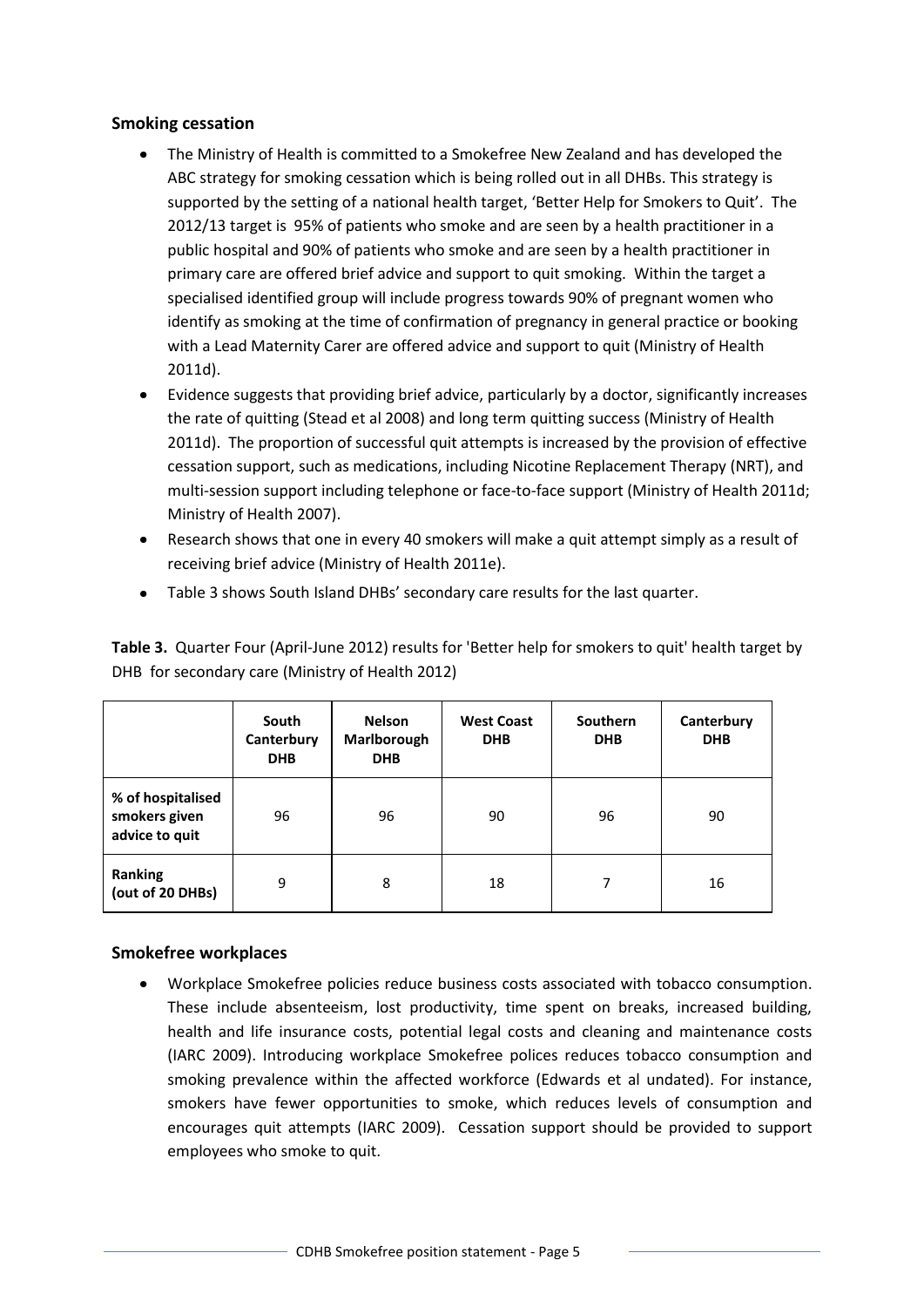- Usually within a few months of implementing Smokefree policies compliance is high and in most places policies become self-enforcing (IARC 2009). Evidence suggests that compliance may be enhanced by media advocacy and public education campaigns that strengthen social norms before and during policy implementation (Ross 2006; US Surgeon General 2006).
- In 2005, the tangible costs of smoking to the New Zealand economy were NZ\$1.7billion. Major components included lost production due to premature mortality or lost production due to smoking-caused morbidity (O'Dea et al 2007).
- A New Zealand cross-sectional survey conducted in 2006 found strong support for Smokefree workplaces. Of 2413 people surveyed 94.3% agreed that people have the right to work in a Smokefree environment and 93.9% agreed that people who work in a non-office environment also have the right to work in a Smokefree environment (Waa and McGough 2006, p.14).

### **Smokefree role modelling**

Role modelling is an important factor in smoking behaviour (Edwards et al 2012). For example, health professionals who don't smoke may be role models for patients in regards to healthy behaviour. However, medical professionals who smoke may increase public scepticism about the importance of quitting (Smith and Leggat 2007).

#### **Smokefree environments**

- The Smoke-free Environments Act 1990 is designed to protect non-smokers against the detrimental effects of other people's smoking. Other aims of the legislation include Smokefree role modelling and promoting a Smokefree lifestyle as the norm (Ministry of Health 2005a; Ministry of Health 2005b).
- There has been an increasing focus on Smokefree outdoor areas, with a large number (see Table 4 for South Island policies) of councils within New Zealand adopting Smokefree outdoor area policies.
- There is some evidence showing that second hand smoke in outdoor areas is harmful. A recent New Zealand study has found that smoking in outdoor areas does increase particulate levels to a level that could potentially cause health hazards (Wilson et al 2011). Evidence also suggests that smoking has a role modelling effect on teenagers: those who smoke are more likely to have been exposed to smoking than those who don't smoke (and exposure is likely to have been from outdoor places) (Alesci et al 2003). Therefore, the focus should be on "role modelling and making Smokefree normal" (Smokefree/Auhai Kore Tool Kit undated).
- The rationale for Smokefree outdoor areas is to reduce the visibility of smoking, especially to children, in order to reduce the uptake of smoking. It also has benefits of decreased litter (CanTobacco undated, Halkett and Thomson 2010).
- Table 4 shows how DHBs have engaged with local authorities to develop Smokefree policies within their communities.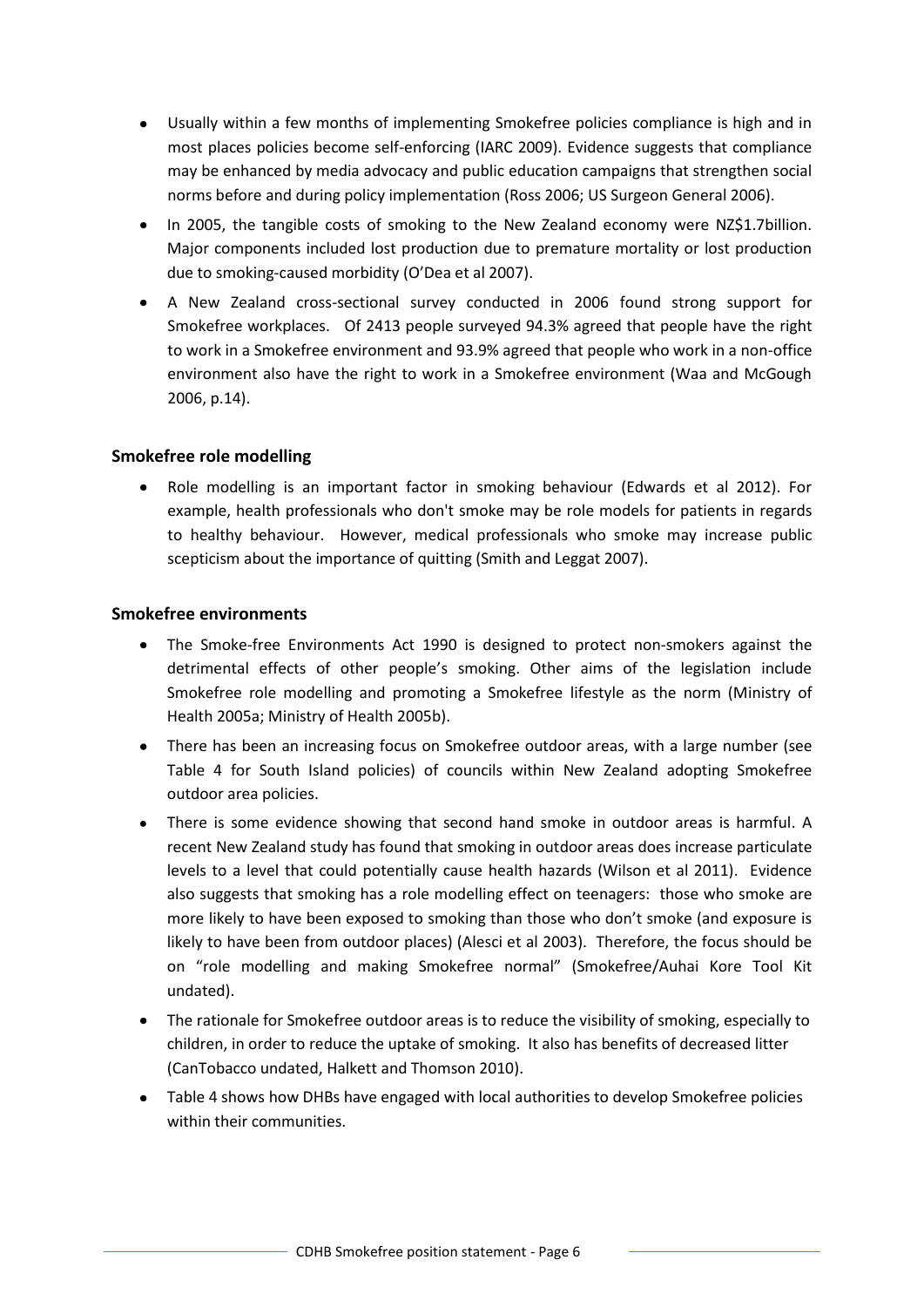# **Table 4**. South Island councils and Smokefree Outdoor Area policies

| Council                              | Description                                                                              | Date adopted                   |  |  |
|--------------------------------------|------------------------------------------------------------------------------------------|--------------------------------|--|--|
| Nelson Marlborough DHB               |                                                                                          |                                |  |  |
|                                      |                                                                                          |                                |  |  |
| <b>West Coast DHB</b>                |                                                                                          |                                |  |  |
| Buller District Council              | All Council-owned parks, playgrounds<br>and sports fields                                | 2011                           |  |  |
| Grey District Council                | All Council-owned parks, playgrounds<br>and sports fields                                | 2011                           |  |  |
| <b>Westland District Council</b>     | All Council-owned parks, playgrounds<br>and sports fields                                | 2011                           |  |  |
| Canterbury DHB                       |                                                                                          |                                |  |  |
| Christchurch City Council            | All playgrounds, skate parks,<br>stadiums and courts, sports fields<br>and public events | 2009                           |  |  |
| Hurunui District Council             | All Council-owned reserves including<br>playgrounds and sportsgrounds                    | 2012                           |  |  |
| Waimakariri District Council         | All Council-owned playgrounds                                                            | 2012                           |  |  |
| Selwyn District Council              | All playgrounds, parks, sports<br>grounds and Council run or<br>sponsored events         | 2011                           |  |  |
| <b>Ashburton District Council</b>    | All playgrounds<br>Sports fields in Council-owned parks<br>Skate park                    | 2007<br>2009<br>2011           |  |  |
| South Canterbury DHB                 |                                                                                          |                                |  |  |
| <b>Waimate District Council</b>      | All playgrounds                                                                          | 2009                           |  |  |
| Timaru District Council              | All playgrounds                                                                          | 2012                           |  |  |
| Mackenzie District Council           | All playgrounds                                                                          | To be adopted in 2012          |  |  |
| Southern DHB                         |                                                                                          |                                |  |  |
| Dunedin City Council                 | All playgrounds                                                                          | To be adopted in 2012          |  |  |
| Clutha District Council              | All playgrounds, sports fields and<br>council run family events                          | 2012                           |  |  |
| Queenstown Lakes District<br>Council | All playgrounds and swimming pools                                                       | 2006                           |  |  |
| Invercargill City Council            | All playgrounds<br>All sports fields, Queens Park aviary<br>and animal reserve           | 2008<br>2010                   |  |  |
| Gore District Council                | All playgrounds and parks                                                                | Currently under<br>development |  |  |

**Table 5**. South Island Smokefree Marae by DHB area (as at March 2013)\*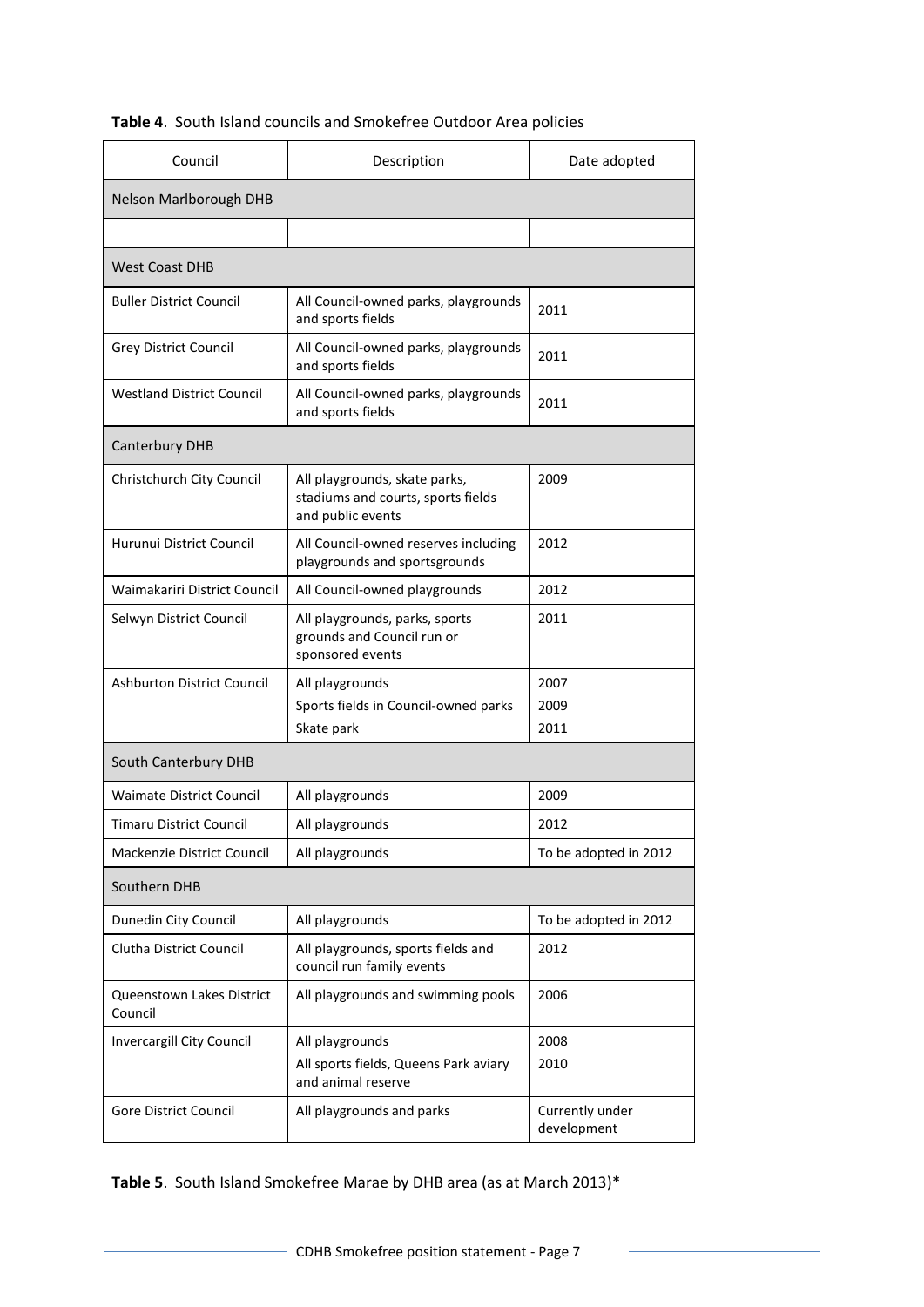| DHB                    | Description                                                            |  |  |
|------------------------|------------------------------------------------------------------------|--|--|
| Nelson Marlborough DHB | 2 Marae – Completely Smokefree                                         |  |  |
|                        | 5 Marae – Designated smoking area                                      |  |  |
|                        | 1 Marae – Working towards being Smokefree                              |  |  |
| <b>West Coast DHB</b>  | 2 Marae – Completely Smokefree                                         |  |  |
| Canterbury DHB         | 5 Marae – Completely Smokefree                                         |  |  |
|                        | 4 Marae – Designated smoking area                                      |  |  |
|                        | 1 Marae – Working towards being Smokefree                              |  |  |
| South Canterbury DHB   | 3 Marae – Designated smoking areas, working towards being<br>Smokefree |  |  |
|                        | Maori focused cultural centre – Completely Smokefree                   |  |  |
| Southern DHB           | 6 Marae – Completely Smokefree                                         |  |  |
|                        | 3 Marae – Designated smoking area                                      |  |  |

\* data supplied by each DHB

- International evidence indicates that the public are generally in favour of restrictions on  $\bullet$ smoking in "various outdoor settings" and there has been a gradual increase in support for Smokefree public places over time (Thomson, Wilson and Edwards 2009; Klein et al 2007).
- $\bullet$ Locally, the New Zealand public are supportive of Smokefree outdoor areas. For example, three quarters (76.4%) of New Zealand adults believed that it was 'not at all' acceptable to smoke at children's outdoor playgrounds (Cancer Society of New Zealand and Health Sponsorship Council 2008). In another study evaluating Upper Hutt's smokefree parks policy, 83% of adult park users thought having a Smokefree parks policy was a good idea (Stevenson et al 2008) and similarly an Dunedin study found that 73% of those surveyed were supportive of making playgrounds Smokefree (Harris et al 2009). People who smoke are generally supportive of Smokefree playgrounds (Thomson et al 2009).
- Community support for Smokefree outdoor areas is an important factor in getting councils to endorse outdoor policies (Halkett and Thomson 2010).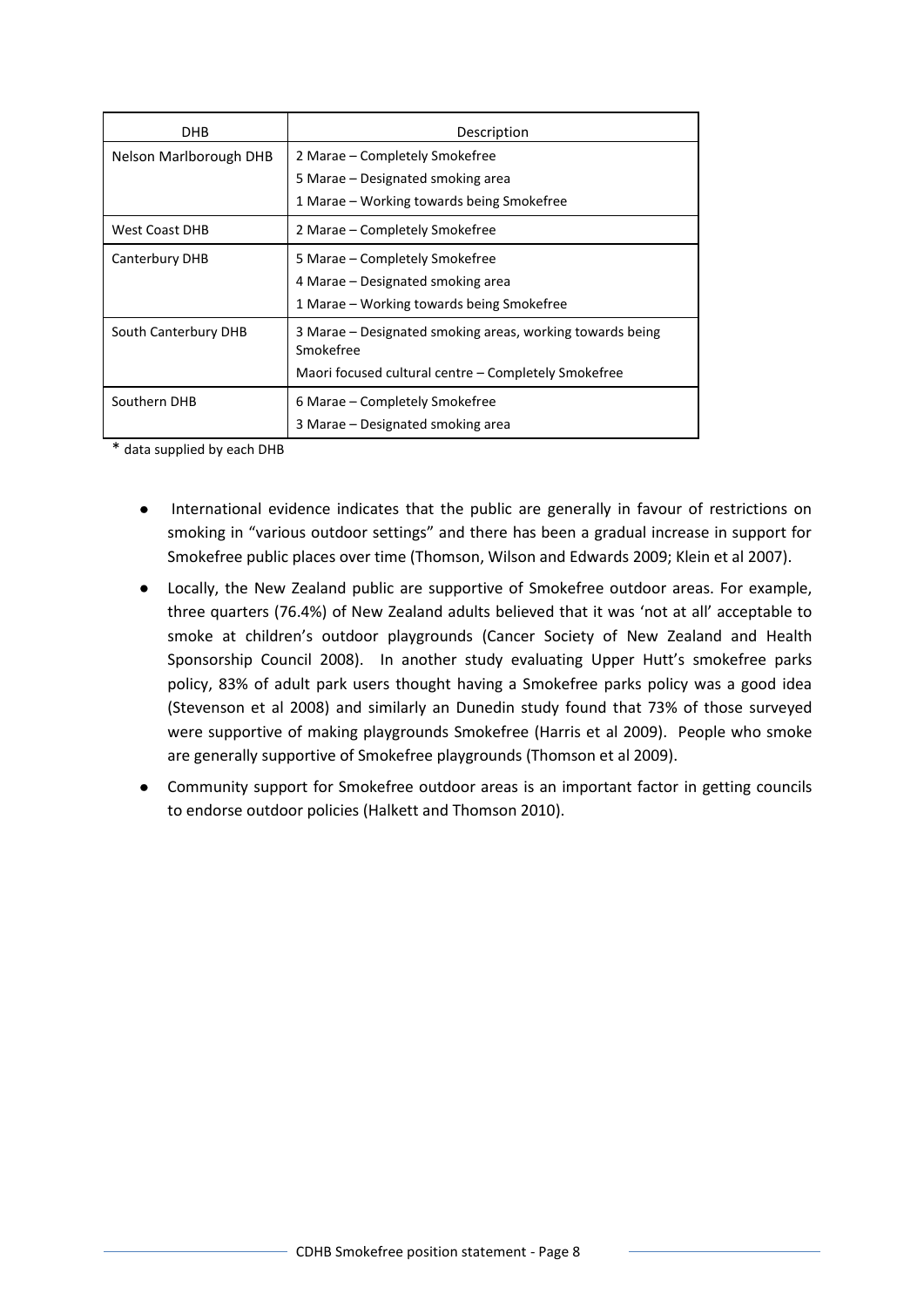## **References**

Alesci, N.L, Forster, J.L., Blaine, T. 2003. Smoking visibility, perceived acceptability, and frequency in various locations among youth and adults. Preventive Medicine 36, 272-281.

Alliston, L. 2005. Promoting Smokefree Pregnancies: A Review of International and New Zealand Literature. A report commissioned and funded by the New Zealand Ministry of Health. Wellington: Ministry of Health.

Cancer Society of New Zealand and Health Sponsorship Council. 2008. Smokefree Councils Implementation Kit: A guide for local health promoters. Available:

[http://www.stevodesigns.com/fileadmin/clients/cancer\\_society/pdf/SmokefreeCouncilsKitMain.pdf](http://www.stevodesigns.com/fileadmin/clients/cancer_society/pdf/SmokefreeCouncilsKitMain.pdf)  Accessed 5.9.12.

CanTobacco. Undated. Smokefree Councils & outdoor areas. Available: [http://www.cantobacco.org.nz/campaigns/Smokefree-councils-outdoor-areas](http://www.cantobacco.org.nz/campaigns/smokefree-councils-outdoor-areas) Accessed 3.7.12.

Doll, R., Peto, R., Boreham, J. et al. 2004. Mortality in relation to smoking: 50 years' observations on male British doctors. BMJ 328, 1519–1528.

Edwards, R., Bullen, C., O'Dea, D. et al. Undated. After the smoke has cleared: evaluation of the impact of a new smokefree law. A report commissioned and funded by the New Zealand Ministry of Health. Wellington: Ministry of Health. Available:

[http://www.moh.govt.nz/notebook/nbbooks.nsf/0/1ab9da3d25500f83cc2572910067edc4/\\$FILE/sm](http://www.moh.govt.nz/notebook/nbbooks.nsf/0/1ab9da3d25500f83cc2572910067edc4/$FILE/smokefree-evaluation-report-with-appendices-dec06.pdf) [okefree-evaluation-report-with-appendices-dec06.pdf](http://www.moh.govt.nz/notebook/nbbooks.nsf/0/1ab9da3d25500f83cc2572910067edc4/$FILE/smokefree-evaluation-report-with-appendices-dec06.pdf) Accessed 3.7.12.

Edwards, R., Peace, J., Stanley, J. et al. 2012. Setting a good example? Changes in smoking prevalence among key occupational groups in New Zealand: evidence From the 1981 and 2006 Censuses. Nicotine and Tobacco Research 14, 329-337.

Halkett, L. and Thomson, G. 2010. Getting an outdoor smokefree policy: the case of Kapiti Coast District Council. New Zealand Medical Journal. 123(1308), 28-40.

Harris, R., Meffan, N., Pirvu, A. 2009. Smokefree outdoor areas in Dunedin: A Report for Public Health South. Dunedin.

Hill, S., Blakely, T., Kawachi, I. et al. 2004. Increased mortality amongst never-smokers living with smokers: evidence from two New Zealand cohorts 1981-84 and 1996-99. BMJ 328, 988-989.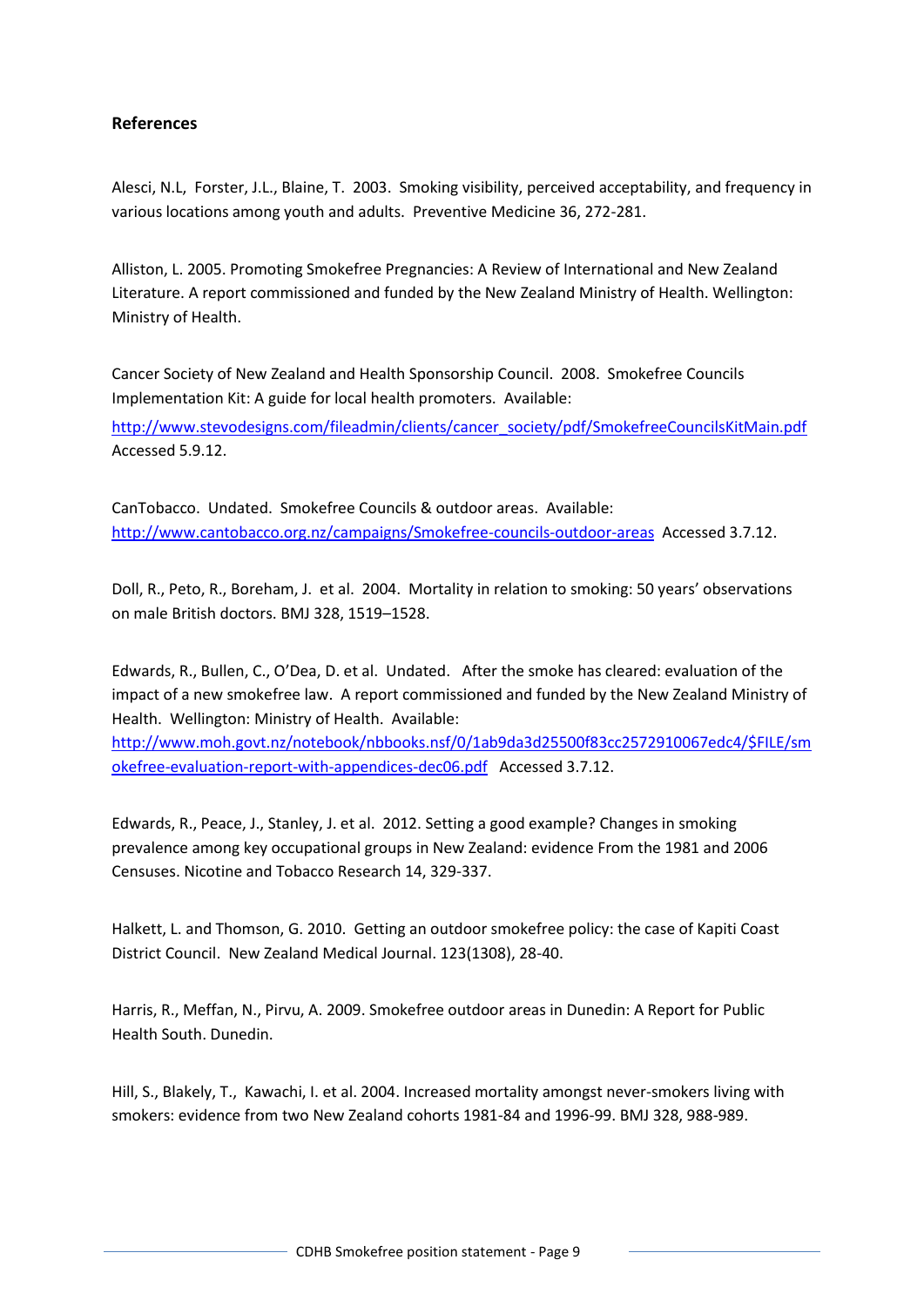International Agency for Research on Cancer (IARC). 2009. Evaluating the effectiveness of smokefree policies. IARC Handbooks of Cancer Prevention: Tobacco Control Volume 13. Lyon: IARC.

Klein, E.G., Forster J.L., McFadden, B. et al. 2007. Minnesota tobacco-free park policies: attitudes of the general public and park officials. Nicotine & Tobacco Research 9 (Suppl 1), S49-55.

Ministry of Health. 2005a. Part 4: Background rationale for the Smokefree Law FAQ. Available: [http://www.health.govt.nz/our-work/regulation-health-and-disability-system/smokefree](http://www.health.govt.nz/our-work/regulation-health-and-disability-system/smokefree-law/smokefree-law-questions-and-answers)[law/smokefree-law-questions-and-answers](http://www.health.govt.nz/our-work/regulation-health-and-disability-system/smokefree-law/smokefree-law-questions-and-answers) Accessed 3.7.12.

Ministry of Health. 2005b. Smokefree law. Available: [http://www.health.govt.nz/our](http://www.health.govt.nz/our-work/regulation-health-and-disability-system/smokefree-law)[work/regulation-health-and-disability-system/Smokefree-law](http://www.health.govt.nz/our-work/regulation-health-and-disability-system/smokefree-law) Accessed 3.7.12.

Ministry of Health. 2007. New Zealand Smoking Cessation Guidelines*.* Wellington: Ministry of Health.

Ministry of Health. 2010. Tobacco use in New Zealand: key findings from the 2009 New Zealand Tobacco Use Survey. Wellington: Ministry of Health.

Ministry of Health. 2011a. Public Health Services – Tobacco Control Services Tier Level Two Service Specifications. Available: [www.nsfl.health.govt.nz](http://www.nsfl.health.govt.nz/) Accessed 16.8.12.

Ministry of Health. 2011b. Māori smoking and tobacco use 2011. Wellington: Ministry of Health

Ministry of Health. 2011c. Tatau kura tangata: health of older Māori Chart Book 2011. Wellington: Ministry of Health.

Ministry of Health. 2011d. Health Targets. Available: [http://www.health.govt.nz/new-zealand](http://www.health.govt.nz/new-zealand-health-system/health-targets)[health-system/health-targets](http://www.health.govt.nz/new-zealand-health-system/health-targets) Accessed 12.6.12.

Ministry of Health. 2011e. Targeting Smokers: Better Help for Smokers to Quit. Available: <http://www.health.govt.nz/publication/targeting-smokers-better-help-smokers-quit> Accessed 29.08.12.

Ministry of Health. 2012. Health Targets 2011/12 – quarter four results summary. Available: [http://www.health.govt.nz/new-zealand-health-system/health-targets/how-my-dhb](http://www.health.govt.nz/new-zealand-health-system/health-targets/how-my-dhb-performing/how-my-dhb-performing-2011-12/health-targets-2011-12-quarter-four-results-summary)[performing/how-my-dhb-performing-2011-12/health-targets-2011-12-quarter-four-results-summary](http://www.health.govt.nz/new-zealand-health-system/health-targets/how-my-dhb-performing/how-my-dhb-performing-2011-12/health-targets-2011-12-quarter-four-results-summary) Accessed 30.08.12.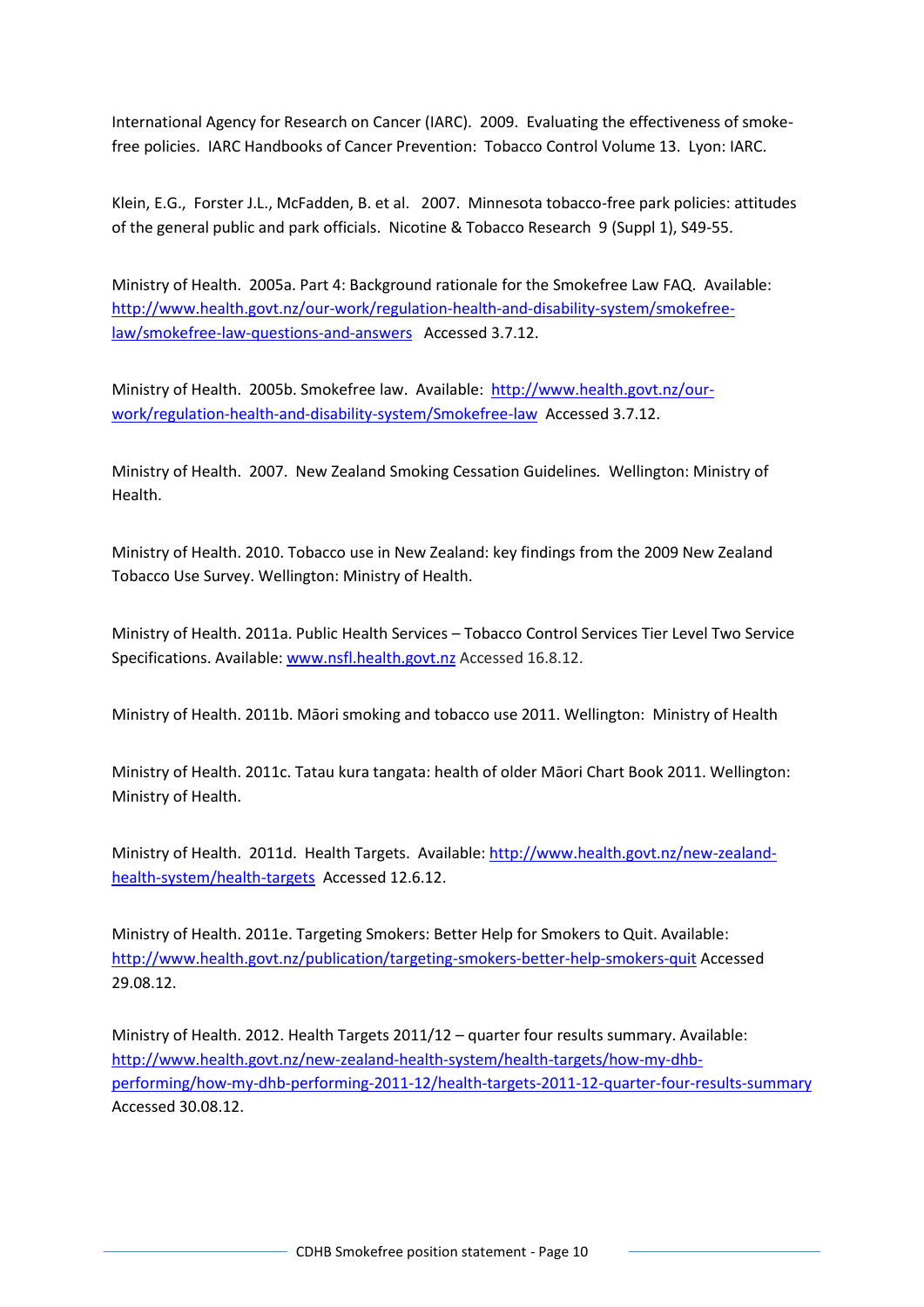O'Dea, D., Thomson, G. and Edwards, R. 2007. Report on tobacco taxation in New Zealand. Wellington: ASH and the Smoke-free Coalition. Available: <http://www.sfc.org.nz/pdfs/TobTaxVolOneNovember.pdf> Accessed 5.6.12.

Ross, H. 2006. Economics of smoke-free policies. In: Smokefree Partnership, ed. Lifting the smokescreen: 10 reasons for a smokefree Europe. Brussels: European Respiratory Society, 1-148.

Smith, D.R., Leggat, P. A. 2007. An international review of tobacco smoking in the medical profession: 1974-2004. BMC Public Health 7, 115.

Smokefree Coalition/ Te Ohu Auahi Kore. 2012. Smokefree Aotearoa/ New Zealand 2025 Logic Model.Available[: http://www.sfc.org.nz/documents/the-roadmap.pdf](http://www.sfc.org.nz/documents/the-roadmap.pdf) Accessed 5.9.12.

Smokefree Coalition/ Te Ohu Auahi Kore. Undated. The health effects of smoking. Available: [http://www.sfc.org.nz/infohealtheffects.php A](http://www.sfc.org.nz/infohealtheffects.php)ccessed 21.6.12.

Statistics New Zealand. 2006. District Health Board Areas Summary Tables. Available: [http://www.stats.govt.nz/census/about-2006-census/district-health-board-area-summary](http://www.stats.govt.nz/census/about-2006-census/district-health-board-area-summary-tables.aspx)[tables.aspx](http://www.stats.govt.nz/census/about-2006-census/district-health-board-area-summary-tables.aspx) Accessed 11.6.12.

Stead, L.F., Bergson, G., Lancaster, T. 2008. Physician advice for smoking cessation. Cochrane Database of Systematic Reviews 2008, Issue 2. Art. No.: CD000165.

Stevenson, A.M., Bradshaw, R., Cook, J. et al. 2008. Majority of smokers and non-smokers in favour of smokefree parks in New Zealand. New Zealand Medical Journal. 121, 1274.

Thomson, G., Wilson, N., and Edwards, R. 2009. At the frontier of tobacco control: a brief review of public attitudes toward smoke-free outdoor places. Nicotine & Tobacco Research. 11, 584-590.

Thomson, G., Wilson, N., Weerasekera, D. and Edwards, R. 2009. Most smokers support smokefree council-owned playgrounds: national survey data. New Zealand Medical Journal. 122( 1291), 122- 123.

US National Cancer Institute. 2011. Harms of smoking and health benefits of quitting. Available: <http://www.cancer.gov/cancertopics/factsheet/Tobacco/cessation>Accessed 21.6.2012.

US Surgeon General. 2004. The health consequences of smoking. Atlanta, GA: Centers for Disease Control. Available: [http://www.cdc.gov/tobacco/data\\_statistics/sgr/2004/](http://www.cdc.gov/tobacco/data_statistics/sgr/2004/) Accessed 21.6.2012.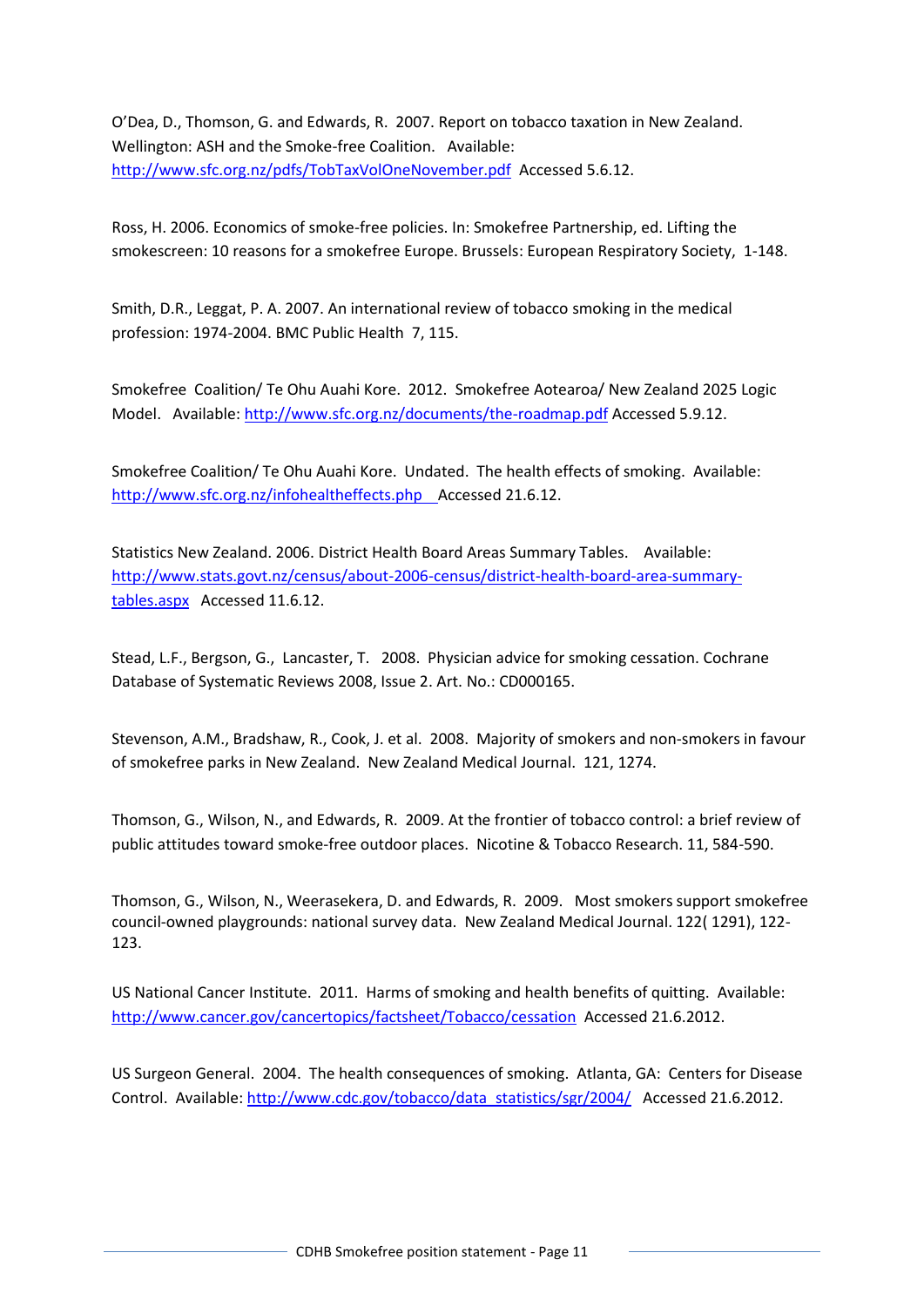US Surgeon General. 2006. The health consequences of involuntary exposure to tobacco smoke. Atlanta, GA: Centers for Disease Control. Available: [http://www.cdc.gov/tobacco/data\\_statistics/sgr/2006/](http://www.cdc.gov/tobacco/data_statistics/sgr/2006/) Accessed 21.6.2012

Waa, A., McGough, S. 2006. Reducing exposure to second hand smoke: changes associated with the implementation of the amended Smokefree Environments Act 1990: 2003-2006. A report for the Ministry of Health. Wellington: Health Sponsorship Council. Available: [http://www.hsc.org.nz/sites/default/files/publications/SFEWorkplace\\_Final.pdf](http://www.hsc.org.nz/sites/default/files/publications/SFEWorkplace_Final.pdf) Accessed 3.7.12.

Wilson, N., Edwards, R. and Parry, R. 2011. A persisting secondhand smoke hazard in urban public places: results from fine particulate (PM<sub>2.5</sub>) air sampling. New Zealand Medical Journal. 124, 34-47.

World Health Organisation. 1998. Guidelines for controlling and monitoring the tobacco epidemic. Geneva: World Health Organisation.